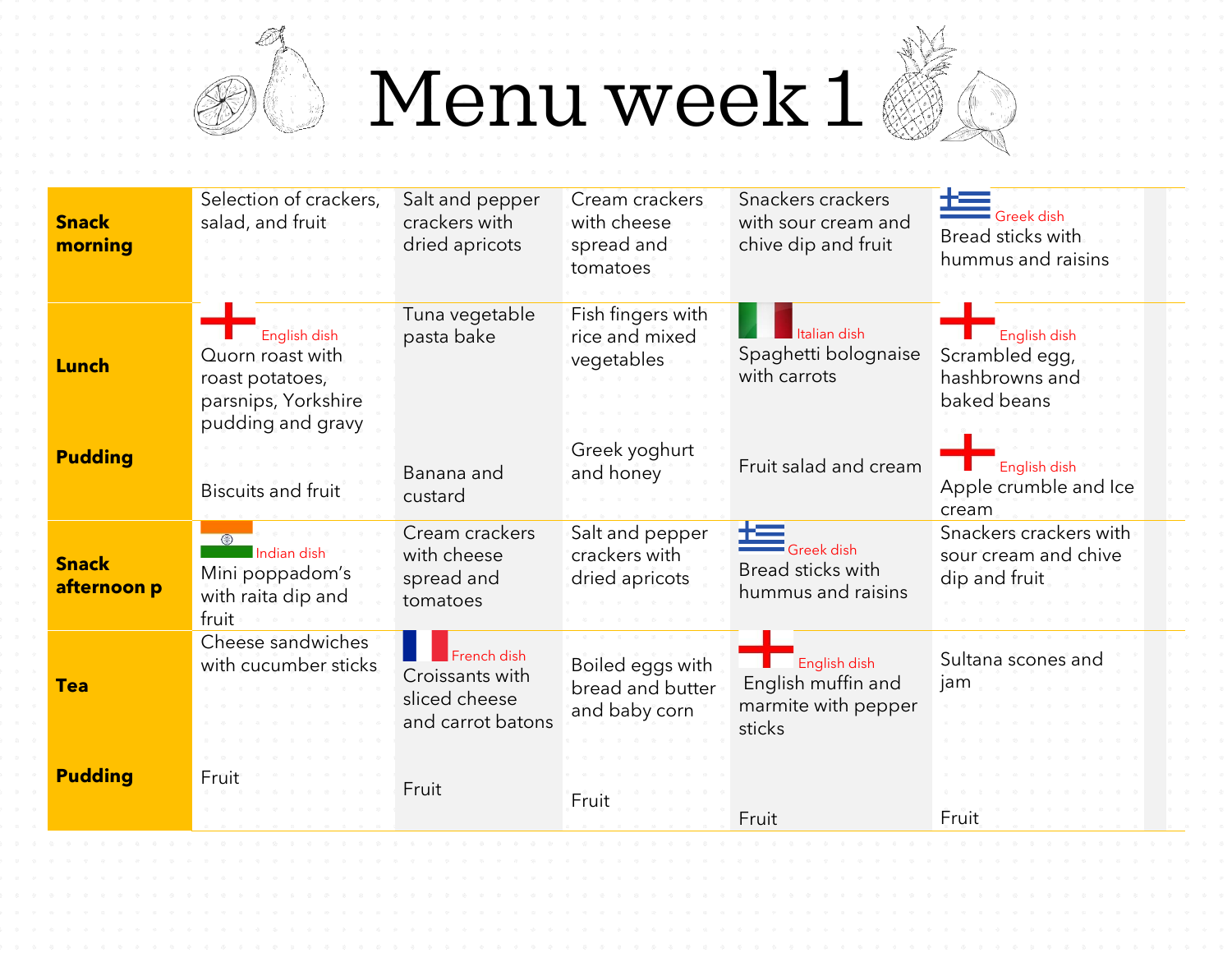## Menu week 2

en de la partida de la compa<br>Casa de la compa

| <b>Snack</b><br>morning        | Selection of crackers,<br>salad, and fruit                                                                                                                                                                                                                                                                                                                                                                                                              | Rice cakes with<br>marmite and<br>raisins                                                              | Fruit bread with<br>butter and<br>cucumber                            | Popcorn (over two<br>year old's) mini<br>breadsticks (under<br>two year old's) and<br>fruit     | Indonesia disk<br>Prawn crackers and<br>carrot sticks                                        |
|--------------------------------|---------------------------------------------------------------------------------------------------------------------------------------------------------------------------------------------------------------------------------------------------------------------------------------------------------------------------------------------------------------------------------------------------------------------------------------------------------|--------------------------------------------------------------------------------------------------------|-----------------------------------------------------------------------|-------------------------------------------------------------------------------------------------|----------------------------------------------------------------------------------------------|
| <b>Lunch</b><br><b>Pudding</b> | Tuna mayonnaise<br>and sweetcorn jacket<br>potatoes<br>Fruit yoghurt                                                                                                                                                                                                                                                                                                                                                                                    | Italian dish<br>Tomato and basil<br>pasta with mixed<br>vegetables and<br>garlic bread<br>Banana bread | Winter<br>vegetable and<br>lentil stew with<br>dumplings<br>and fruit | Swedish dish<br>Meat free meatballs<br>with mash potato<br>gravy and peas<br>Ice pole and fruit | Fish cakes, rice and<br>broccoli and<br>cauliflower florets<br>Ice cream and                 |
| <b>Snack</b><br>afternoon      | $\frac{1}{\sqrt{1-\frac{1}{2}}}\frac{1}{\sqrt{1-\frac{1}{2}}\sqrt{1-\frac{1}{2}}\sqrt{1-\frac{1}{2}}\sqrt{1-\frac{1}{2}}\sqrt{1-\frac{1}{2}}\sqrt{1-\frac{1}{2}}\sqrt{1-\frac{1}{2}}\sqrt{1-\frac{1}{2}}\sqrt{1-\frac{1}{2}}\sqrt{1-\frac{1}{2}}\sqrt{1-\frac{1}{2}}\sqrt{1-\frac{1}{2}}\sqrt{1-\frac{1}{2}}\sqrt{1-\frac{1}{2}}\sqrt{1-\frac{1}{2}}\sqrt{1-\frac{1}{2}}\sqrt{1-\frac{1}{2}}\sqrt{1-\frac{1}{2}}\$<br>Pitta bread, hummus,<br>and fruit | Fruit bread with<br>butter and<br>cucumber                                                             | Rice cakes with<br>marmite and<br>raisins                             | Indonesia dish<br>Prawn crackers and<br>carrot batons                                           | Popcorn (over two-<br>year old's) mini<br>breadsticks (under<br>two-year old's) and<br>fruit |
| <b>Tea</b>                     | Wide<br><b>Welsh dish</b><br>Welsh cakes and<br>jam with baby<br>tomatoes                                                                                                                                                                                                                                                                                                                                                                               | Cheese spread<br>thins and pepper<br>sticks                                                            | Egg mayonnaise<br>and cress pitta<br>pockets                          | Cheese and marmite<br>pinwheels and olives                                                      | English dish<br>Crumpets with butter<br>and cucumber                                         |
| <b>Pudding</b>                 | Fruit                                                                                                                                                                                                                                                                                                                                                                                                                                                   | Fruit                                                                                                  | Fruit                                                                 | Fruit                                                                                           | Fruit                                                                                        |
|                                |                                                                                                                                                                                                                                                                                                                                                                                                                                                         |                                                                                                        |                                                                       |                                                                                                 |                                                                                              |